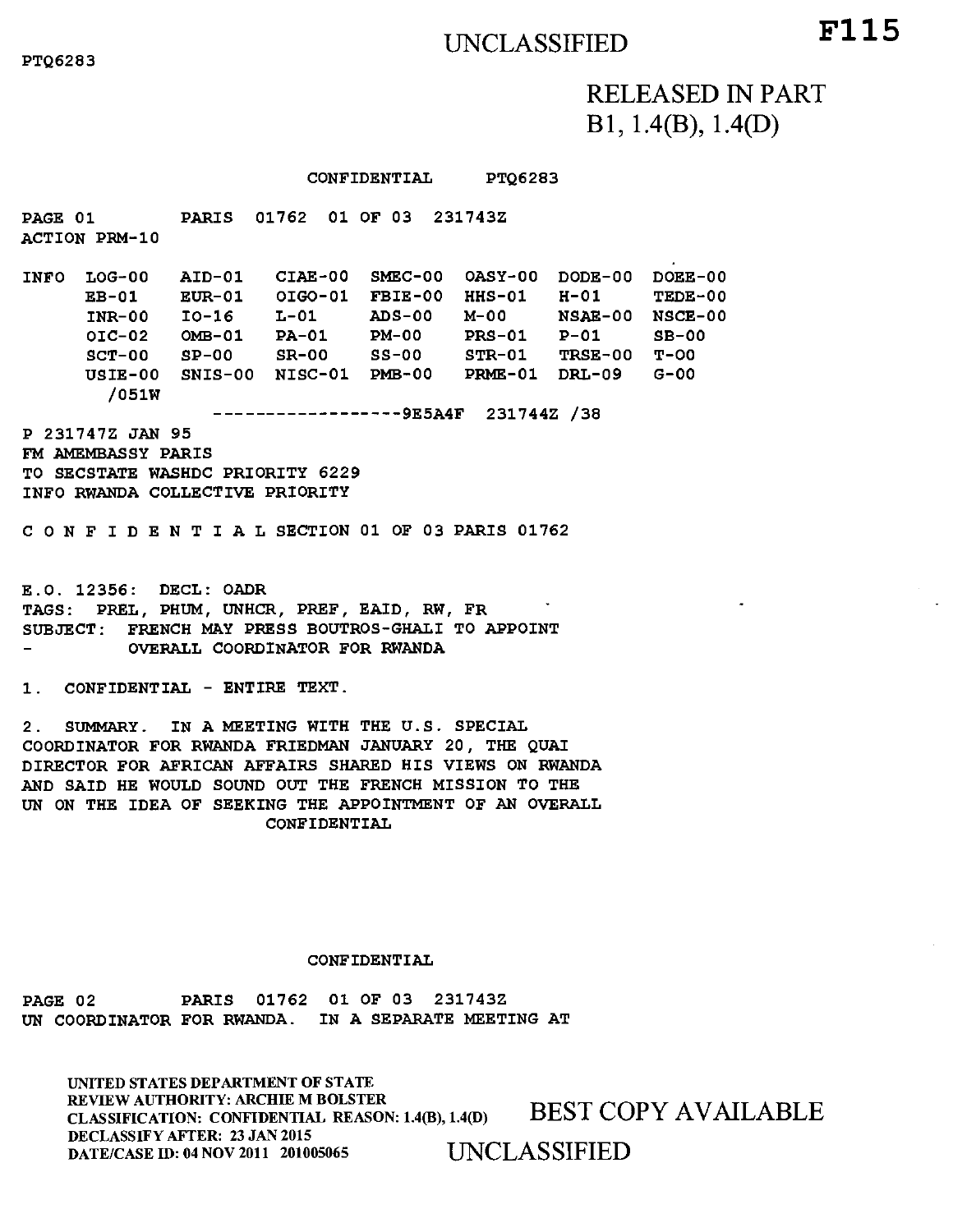**THE COOPERATION MINISTRY, FRIEDMAN HEARD OF FRENCH PLANS FOR STEP-BY-STEP ASSISTANCE TO RWANDA. END SUMMARY.** UNCLASSIFIED

**A NEED FOR BETTER UN EFFORTS**  \_\_\_\_\_\_\_\_\_\_\_\_\_\_\_\_\_\_\_\_\_\_\_\_

**3. THE U.S. SPECIAL COORDINATOR FOR RWANDA, AMBASSADOR TOWNSEND FRIEDMAN, MET QUAI DIRECTOR FOR AFRICAN AFFAIRS JEAN-MARC ROCHEREAU DE LA SABLIERE JANUARY 20. THEIR DISCUSSIONS CENTERED ON THE NEED FOR THE UN AND THE UNHCR TO ADDRESS THE PROBLEMS OF RWANDAN REFUGEES AND DISPLACED PERSONS BETTER THAN IT HAS DONE SO FAR. WHEN FRIEDMAN PRESSED DE LA SABLIERE FOR HIS THOUGHTS ON THE BEST MEANS TO KEEP UP THE PRESSURE ON THE UN, DE LA SABLIERE REPLIED THAT IT WOULD BE BEST TO BRING THE MATTER TO UN SECRETARY GENERAL BOUTROS-GHALI, AND TO REMIND HIM OF HIS RESPONSIBILITY TO COORDINATE THE OVERALL EFFORT IN RWANDA.** 

**AN OVERALL UN COORDINATOR?**  --------------------------

**4. FRIEDMAN OBSERVED THAT CURRENTLY NO ONE WAS ATTEMPTING TO FILL AN OVERALL COORDINATING ROLE IN RESPONSE TO THE PROBLEMS OF RWANDA, A ROLE THAT THE UN HAD ASSUMED, FOR EXAMPLE, IN CAMBODIA. DE LA SABLIERE SAID THAT HE HAD NOT THOUGHT ABOUT THE ISSUE YET, BUT THAT PERHAPS HE COULD QUERY THE FRENCH UN MISSION ON THE IDEA OF PRESSING BOUTROS-GHALI TO APPOINT AN CONFIDENTIAL** 

#### **CONFIDENTIAL**

**PAGE 03 PARIS 01762 01 OF 03 231743Z OVERALL UN COORDINATOR FOR RWANDA, AND THE U.S. COULD DO LIKEWISE. HE STRESSED THAT AN OVERALL UN COORDINATOR, IN ORDER TO BE EFFECTIVE, WOULD HAVE TO BE SOMEONE WITH A GREAT DEAL OF PERSONAL PRESTIGE.** 

**AN UNIMAGINATIVE BUREAUCRACY** 

\_\_\_\_\_\_\_\_\_\_\_\_\_\_\_\_\_\_\_\_\_\_\_\_\_\_\_\_\_\_\_

UNCLASSIFIED

 $B1$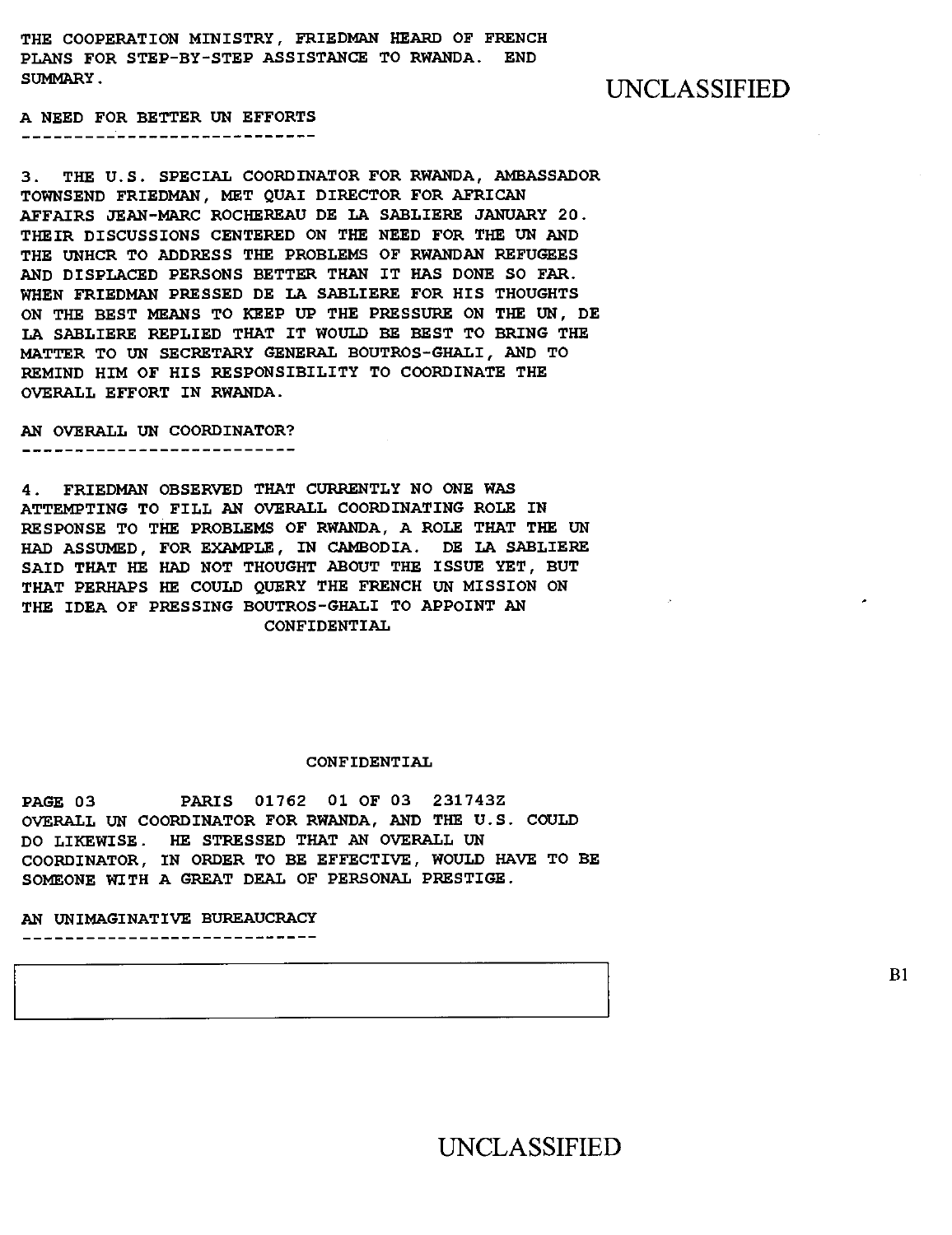KEEPING UP PRESSURE ON KIGALI CONFIDENTIAL

CONFIDENTIAL

PAGE 04 PARIS 01762 01 OF 03 231743Z

-----------------------------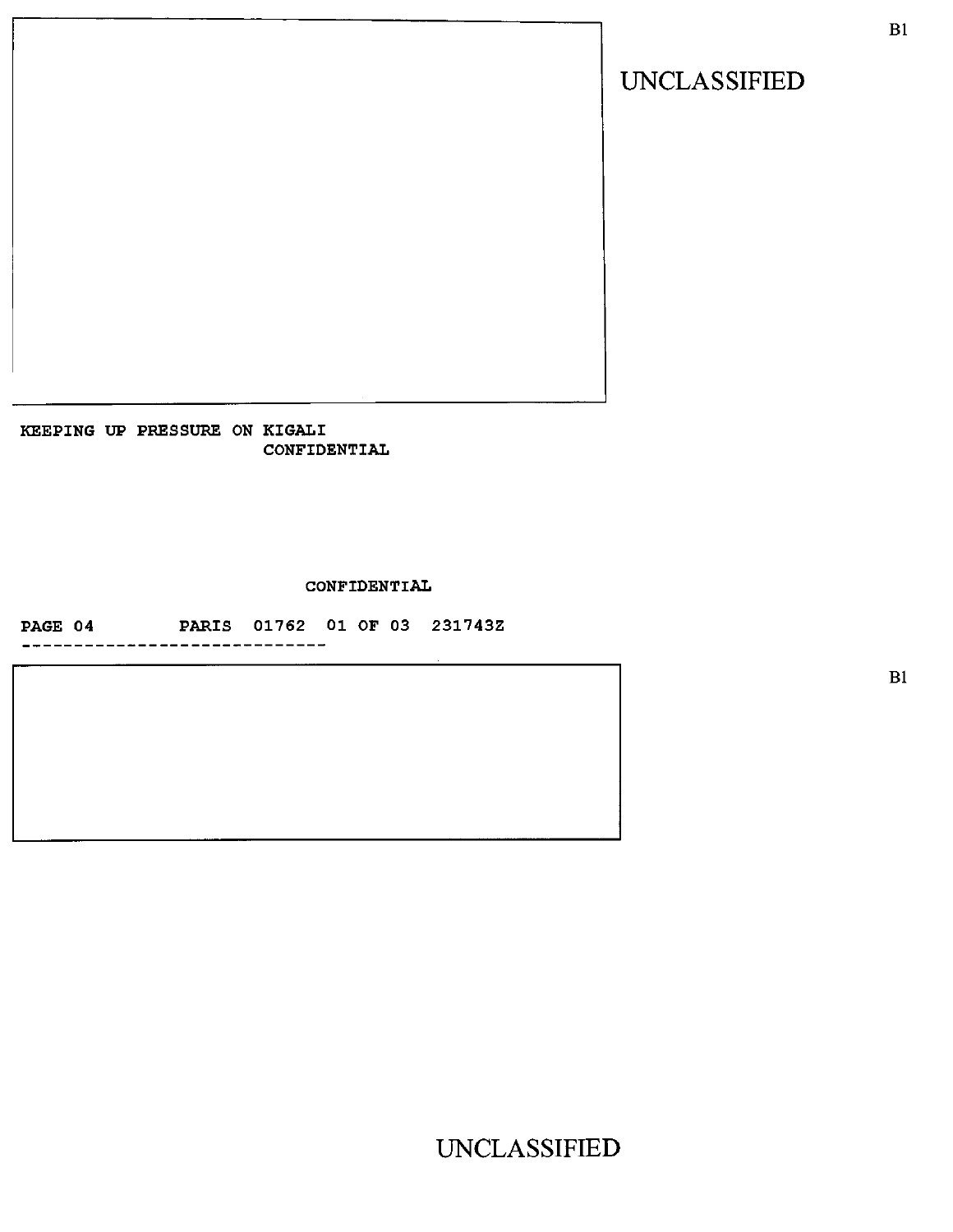## UNCLASSIFIED

CONFIDENTIAL

#### NNNNPTQ6286

#### CONFIDENTIAL PTQ6286

 $\bullet$ 

PAGE 01 PARIS 01762 02 OF 03 231744Z ACTION PRM-10 INFO LOG-00 AID-01 CIAE-00 SMEC-00 OASY-00 DODE-00 DOEE-00 EB-01 EUR-01 OIGO-01 FBIE-00 HHS-01 H-01 TEDE-00<br>INR-00 IO-16 L-01 ADS-00 M-00 NSAE-00 NSCE-00  $INR-00$  10-16 L-01 ADS-00 M-00 01C-02 OMB-01 PA-01 PM-00 PRS-01 P-01 SB-00 SCT-00 SP-00 SR-00 SS-00 STR-01 TRSE-00 T-00 USIE-00 SNIS-00 NISC-01 PMB-00 PRME-01 DRL-09 G-00 /051W ----------------9E5A59 231745Z /38 P 231747Z JAN 95 FM AMEMBASSY PARIS TO SECSTATE WASHDC PRIORITY 6230 INFO RWANDA COLLECTIVE PRIORITY CONFIDENTIALSECTION 02 OF 03 PARIS 01762

E.O. 12356: DECL: OADR TAGS: PREL, PHUM, UNHCR, PREF, EAID, RW, FR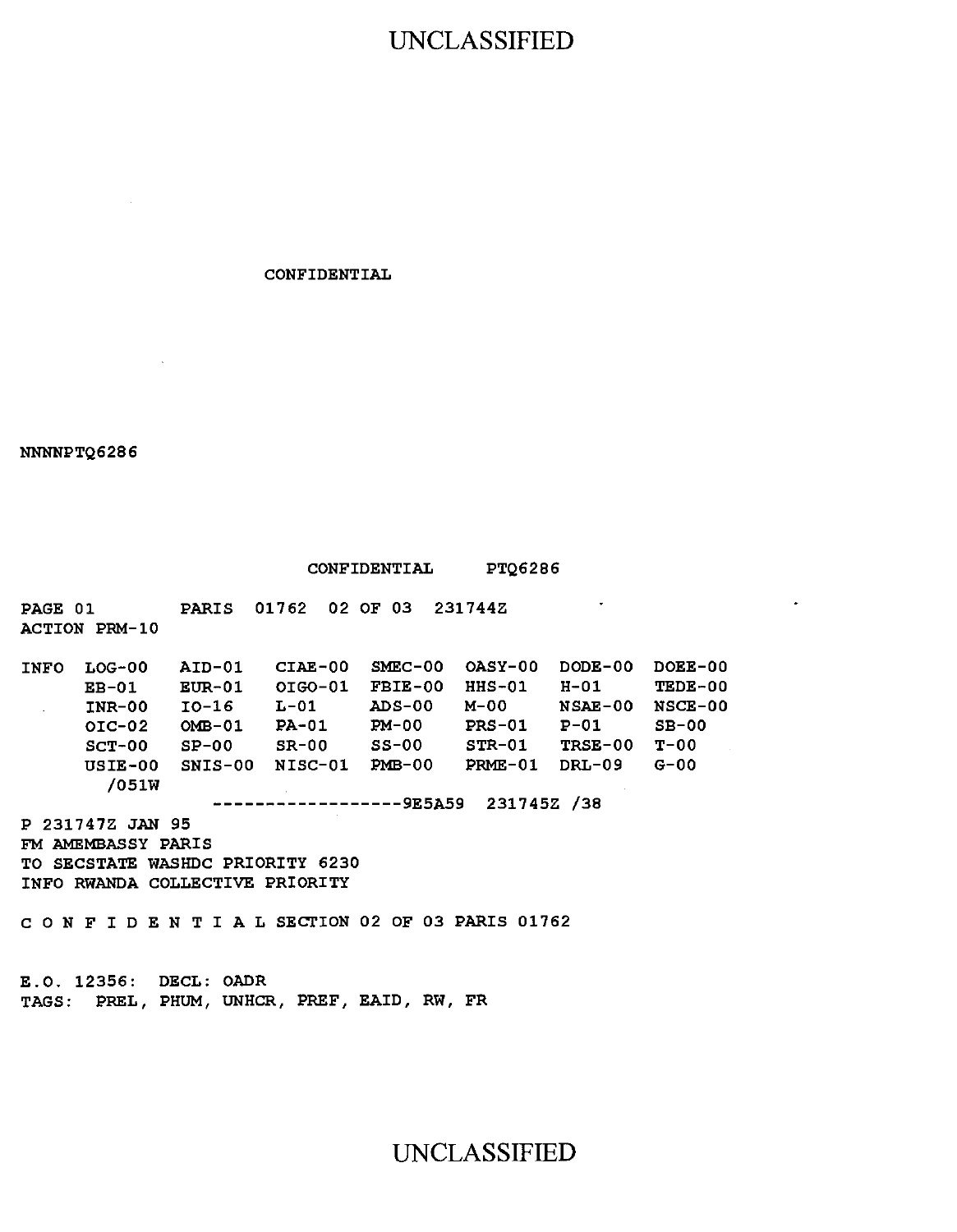CONFIDENTIAL

CONFIDENTIAL

PAGE 02 PARIS 01762 02 OF 03 231744Z

MECHANICS OF RECONCILIATION: AN AFRICAN MEDIATOR

7. IN RESPONSE TO AMBASSADOR FRIEDMAN'S QUERY AS TO WHETHER THERE WERE ANY NON-COMPROMISED HUTUS, DE LA SABLIERE STATED B1

MARKERS OF RECONCILIATION ------**--------------**-

8. FRANCE AND THE EU WOULD CONTINUE TO FOCUS ITS AID

UNCLASSIFIED

B1

B1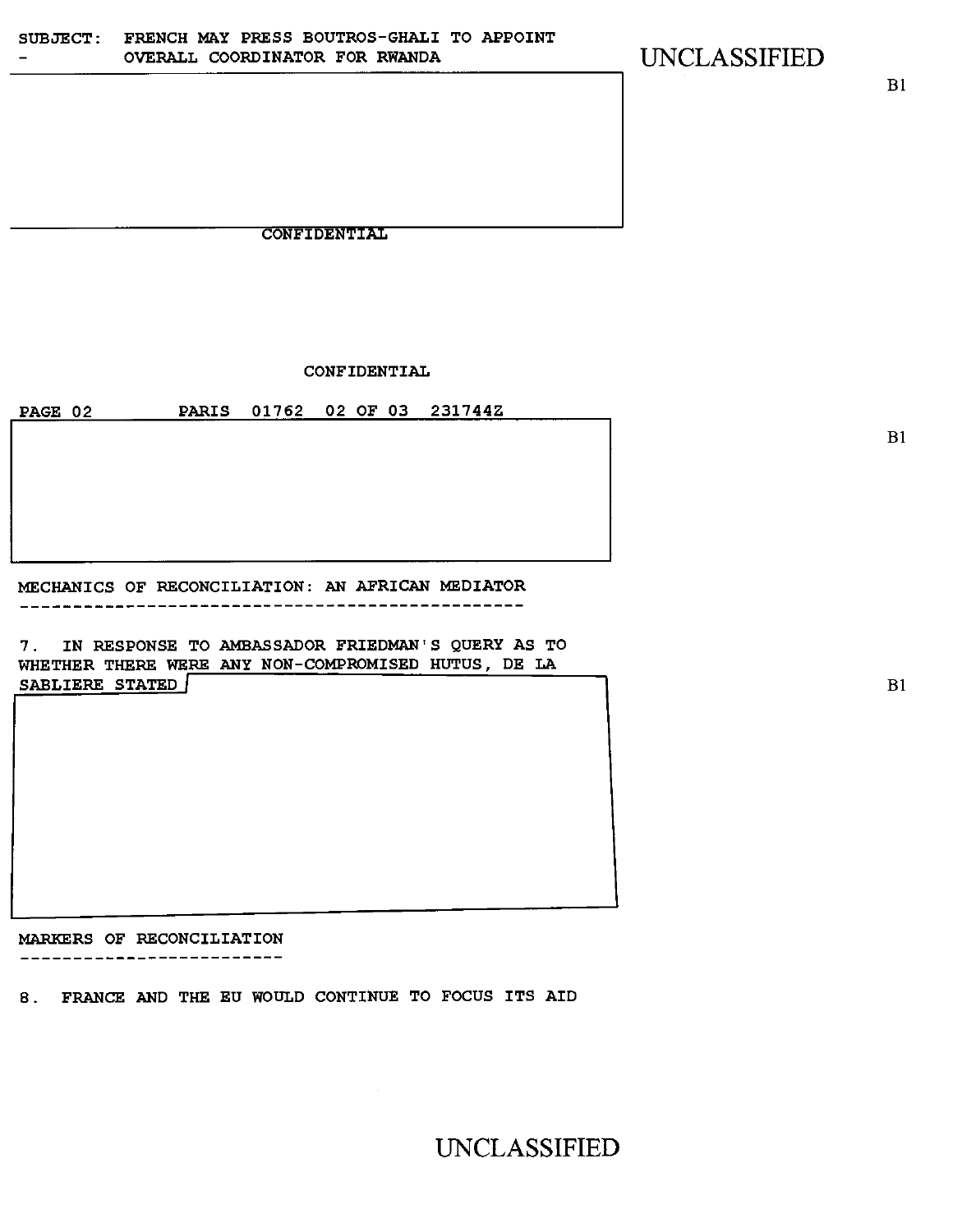#### CONFIDENTIAL

PAGE 03 PARIS 01762 02 OF 03 231744Z IMPROVE CONDITIONS AND GIVE REASON FOR REFUGEES TO RETURN. FOR THIS TO BE SUCCESSFUL, THE GOR MUST ALSO DO ALL IT CAN TO FAVOR NATIONAL RECONCILATION. HE SAID FRANCE WOULD NOTE CLOSELY THE INDICATIONS GIVEN BY THE RWANDAN GOVERNMENT AT THE UPCOMING BUJUMBURA CONFERENCE ON REFUGEES. WHEN PRESSED AS TO WHAT MIGHT THE INTERNATIONAL COMMUNITY LOOK FOR AS SIGNS THAT THE GOVERNMENT OF RWANDA WAS MOVING TOWARD NATIONAL RECONCILIATION, DE LA SABLIERE TICKED OFF THE FOLLOWING:

-OPENNESS TOWARD DIALOGUE,

-CONFIDENCE BUILDING MEASURES SUCH AS CLEAR STATEMENTS ABOUT PROPERTY RIGHTS, AND

-THE EFFECTIVE REINTEGRATION OF 2,000 MEMBERS OF THE OLD RWANDAN ARMY INTO THE NEW ARMY.

FRENCH ASSISTANCE: STEP-BY-STEP ------**------------------------**

10. IN A SEPARATE MEETING WITH COOPERATION MINISTRY CABINET DIRECTOR JEAN-MARC SIMON JANUARY 20, AMBASSADOR CONFIDENTIAL

CONFIDENTIAL

UNCLASSIFIED

 $B1$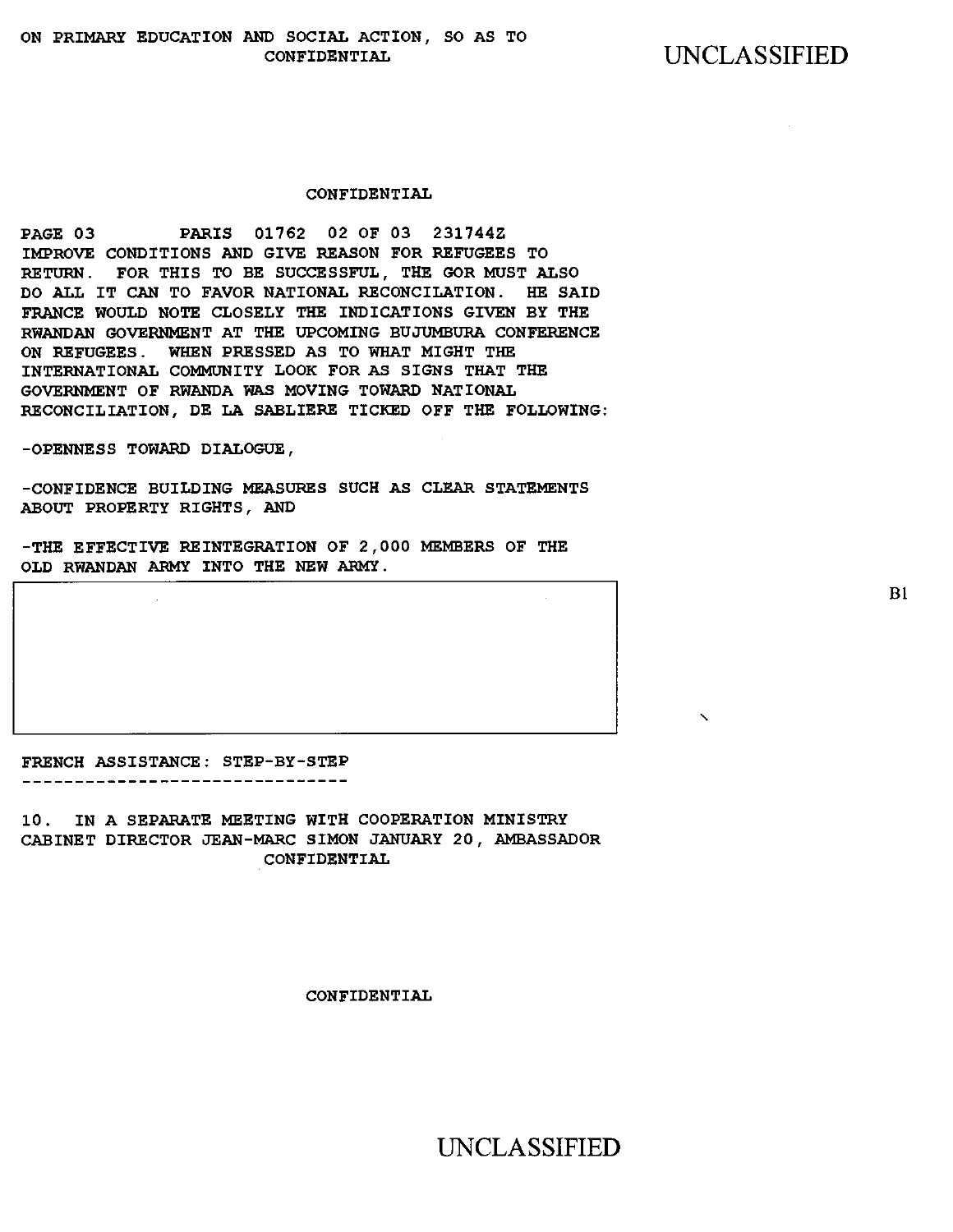### UNCLASSIFIED

PAGE 04 PARIS 01762 02 OF 03 231744Z FRIEDMAN HEARD OF GOF PLANS TO INCREASE AID LEVELS, STEP BY STEP, AS IT BETTERS ITS RELATIONS WITH RWANDA, TO WHICH FRANCE HAD JUST NAMED AN AMBASSADOR. HUMANITARIAN AID IS ONGOING AND IS NOT CONDITIONED. A COOPERATION OFFICIAL RESPONSIBLE FOR PROJECTS WOULD SOON BE SEND, AS WELL AS A CULTURAL COUNSELOR. THE NEXT PHASE ABOUT TO BEGIN IS IN EDUCATION AND CULTURAL ASSISTANCE. SCHOOLS ARE IN GREAT **NEED, AS THE SYSTEM WAS DESTROYED. THE GOF IS ALSO WORKING WITH NGO'S ON** 

CONFIDENTIAL

NNNNPTQ6286

**CONFIDENTIAL PTQ6286**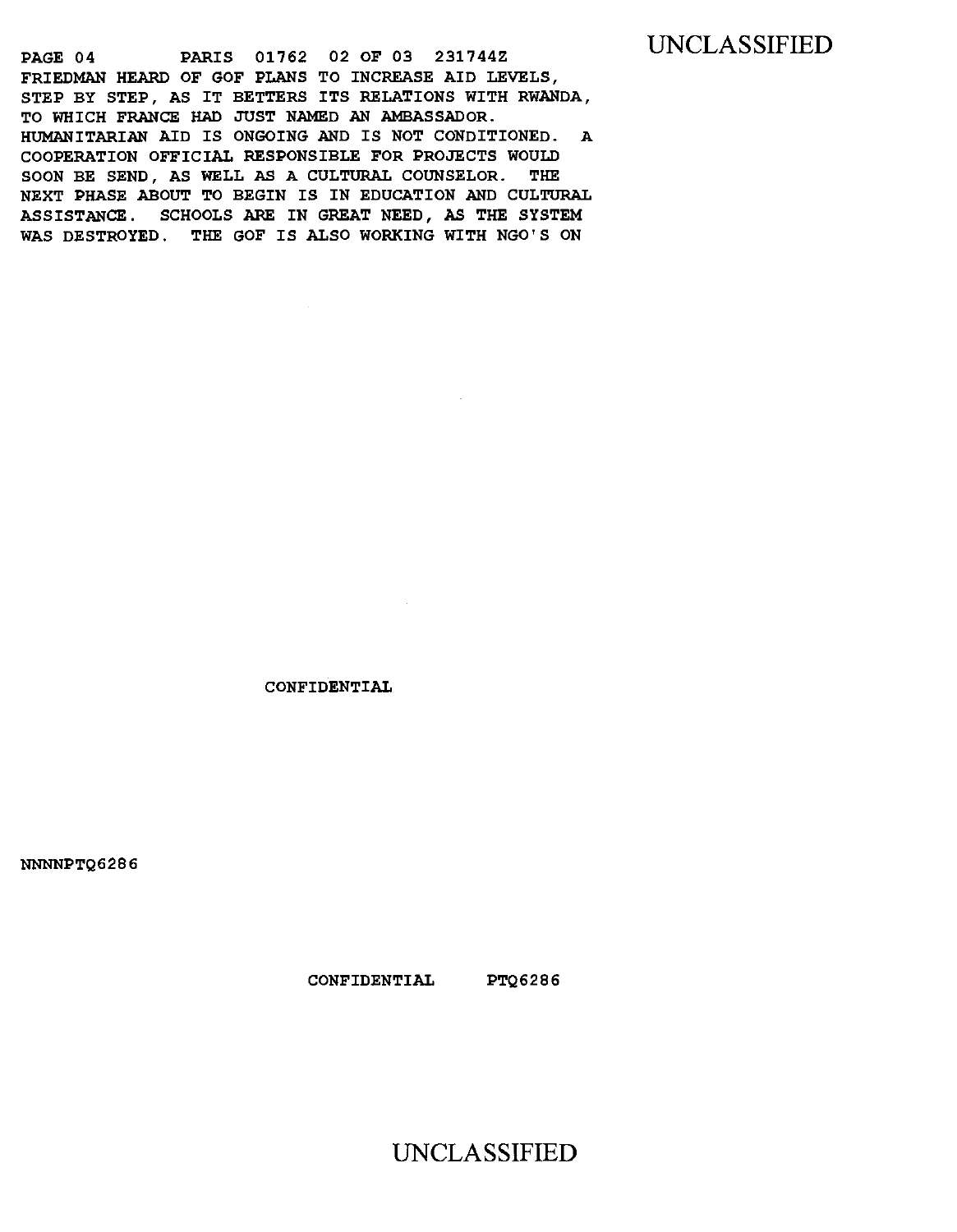PAGE 01 PARIS 01762 02 OF PANCELASSIFIED

ACTION PRM-10

| <b>INFO</b> | $LOG-00$  | AID-01    | $CIAE-00$    | $SMEC-00$ $OASY-00$ |           | DODE-00        | DOEE-00  |
|-------------|-----------|-----------|--------------|---------------------|-----------|----------------|----------|
|             | $EB-01$   | $EUR-01$  | OIGO-01      | FBIE-00             | $HHS-01$  | H-01           | TEDE-00  |
|             | INR-00    | IO-16     | $L-01$       | ADS-00              | м-оо      | <b>NSAE-00</b> | $NGE-00$ |
|             | $OIC-02$  | $OMB-01$  | <b>PA-01</b> | <b>PM-00</b>        | $PRS-01$  | $P-01$         | $SB-00$  |
|             | $SCT-00$  | $SP-00$   | $SR-00$      | $SS-00$             | $STR-01$  | TRSE-00        | T-00     |
|             | $USIE-00$ | $SNIS-00$ | NISC-01      | $PMB-00$            | $PRME-01$ | DRL-09         | G-00     |
|             | /051W     |           |              |                     |           |                |          |

---------------9E5A59 231745Z /38

P 231747Z JAN 95 FM AMEMBASSY PARIS TO SECSTATE WASHDC PRIORITY 6230 INFO RWANDA COLLECTIVE PRIORITY

CONFIDENTIALSECTION 02 OF 03 PARIS 01762

E.O. 12356: DECL: OADR TAGS: PREL, PHUM, UNHCR, PREF, EAID, RW, FR SUBJECT: FRENCH MAY PRESS BOUTROS-GHALI TO APPOINT OVERALL COORDINATOR FOR RWANDA

ANYTHING FURTHER, SUCH AS A LAW OR DECREE, ON THE SUBJECT. THE GOVERNMENT SHOULD ALSO BRING TO JUSTICE THOSE THEY INTEND TO PROSECUTE, SO OTHERS WILL FEEL SAFE IN RETURNING. FRANCE IS INCREASINGLY CONCERNED WITH ARBITRARY DETENTIONS IN RWANDA, AND UNDERSTANDS THAT UPWARDS OF 16,000 PEOPLE ARE DETAINED. THERE WAS DISTURBING REPORT THAT A RWANDAN JUDGE WHO HAD ORDERED CONFIDENTIAL

#### CONFIDENTIAL

PAGE 02 PARIS 01762 02 OF 03 231744Z THE RELEASE OF 40 INDIVIDUALS SUBSEQUENTLY DISAPPEARED AND THE 40 WERE RE-IMPRISONED. RWANDA NEEDS GREATER RULE OF LAW, HE OPINED, BUT THAT NOTED THAT FRANCE COULD NOT OFFER TO SEND IN FRENCH JUDGES. HE SAID THAT WHAT WE NEED TO DO IS TO OBTAIN FIRM COMMITMENTS FROM THE RWANDANS ON WHAT THEY INTEND TO DO CONCRETELY TO PROMOTE NATIONAL RECONCILIATION.

MECHANICS OF RECONCILIATION: AN AFRICAN MEDIATOR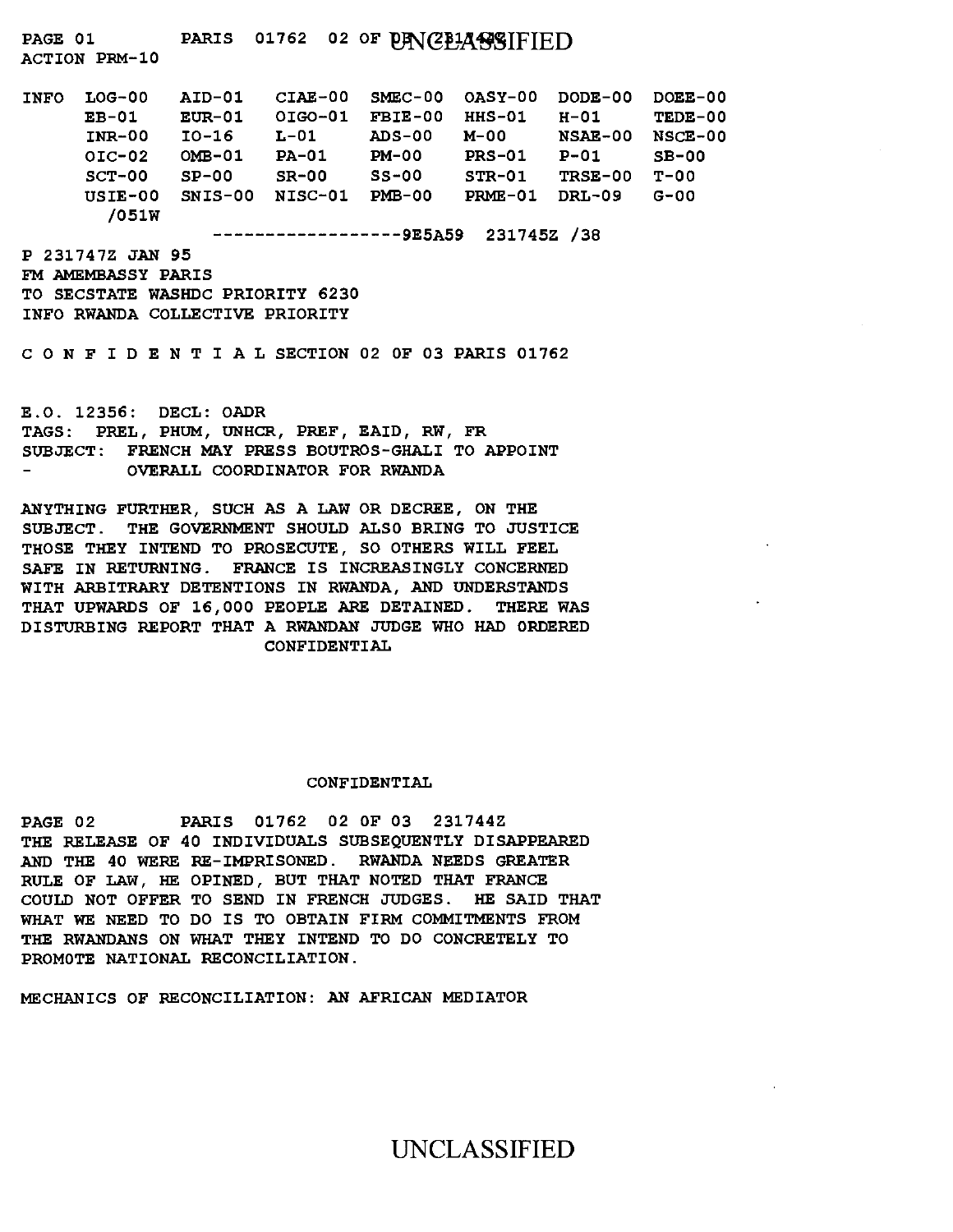--------tJN<del>C</del>LASSIFIED

7. IN RESPONSE TO AMBASSADOR FRIEDMAN'S QUERY AS TO WHETHER THERE WERE ANY NON-COMPROMISED HUTUS, DE LA

SABLIERE STATED

MARKERS OF RECONCILIATION ------------------------------

8. FRANCE AND THE EU WOULD CONTINUE TO FOCUS ITS AID ON PRIMARY EDUCATION AND SOCIAL ACTION, SO AS TO CONFIDENTIAL

#### CONFIDENTIAL

PAGE 03 PARIS 01762 02 OF 03 231744Z IMPROVE CONDITIONS AND GIVE REASON FOR REFUGEES TO RETURN. FOR THIS TO BE SUCCESSFUL, THE GOR MUST ALSO DO ALL IT CAN TO FAVOR NATIONAL RECONCILATION. HE SAID FRANCE WOULD NOTE CLOSELY THE INDICATIONS GIVEN BY THE RWANDAN GOVERNMENT AT THE UPCOMING BUJUMBURA CONFERENCE ON REFUGEES. WHEN PRESSED AS TO WHAT MIGHT THE INTERNATIONAL COMMUNITY LOOK FOR AS SIGNS THAT THE GOVERNMENT OF RWANDA WAS MOVING TOWARD NATIONAL RECONCILIATION, DE LA SABLIERE TICKED OFF THE FOLLOWING:

-OPENNESS TOWARD DIALOGUE,

-CONFIDENCE BUILDING MEASURES SUCH AS CLEAR STATEMENTS ABOUT PROPERTY RIGHTS, AND

-THE EFFECTIVE REINTEGRATION OF 2,000 MEMBERS OF THE OLD RWANDAN ARMY INTO THE NEW ARMY.

B1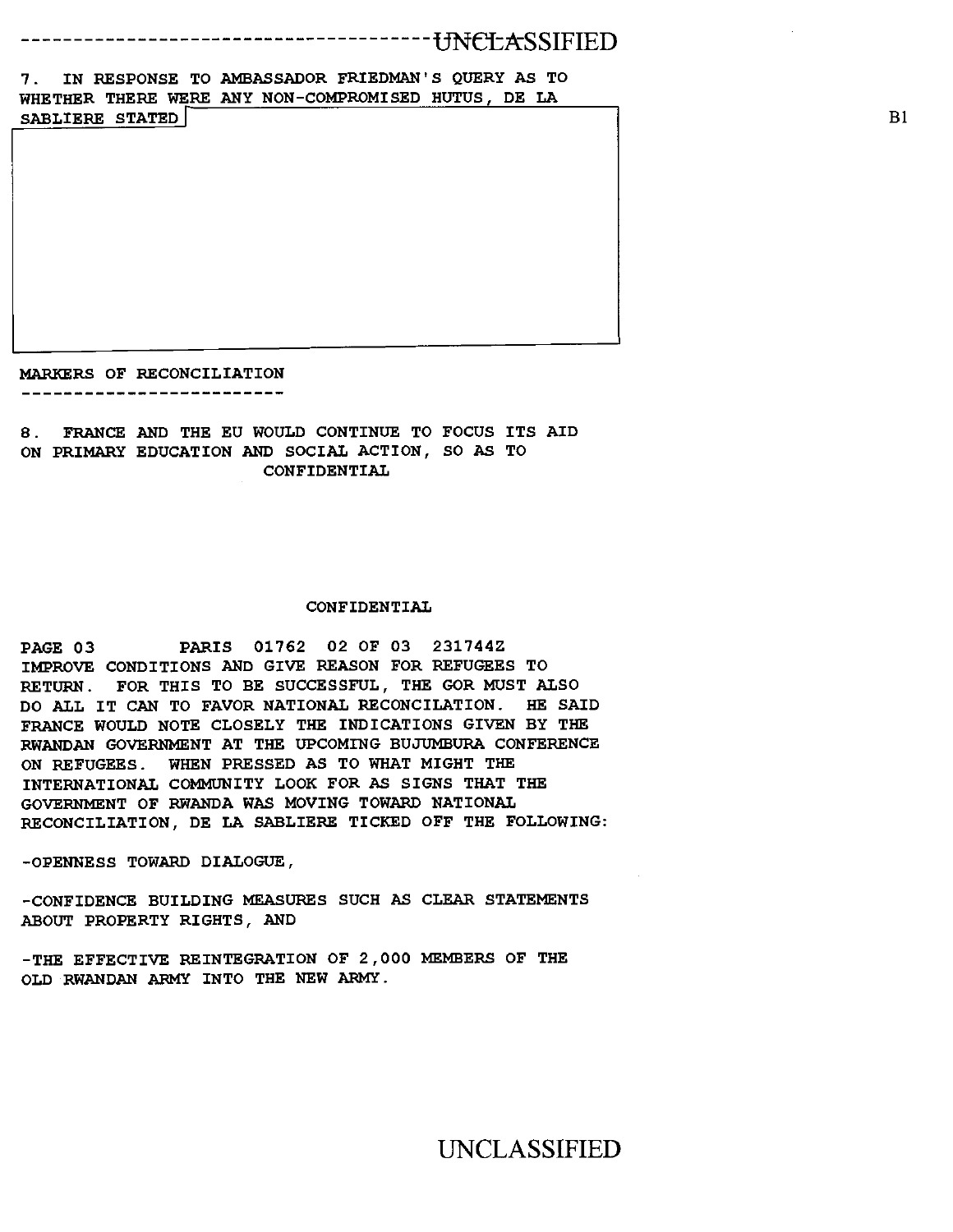UNCLASSIFIED B1

FRENCH ASSISTANCE: STEP-BY-STEP -----------------------------

10. IN A SEPARATE MEETING WITH COOPERATION MINISTRY CABINET DIRECTOR JEAN-MARC SIMON JANUARY 20, AMBASSADOR CONFIDENTIAL

#### CONFIDENTIAL

PAGE 04 PARIS 01762 02 OF 03 231744Z FRIEDMAN HEARD OF GOF PLANS TO INCREASE AID LEVELS, STEP BY STEP, AS IT BETTERS ITS RELATIONS WITH RWANDA, TO WHICH FRANCE HAD JUST NAMED AN AMBASSADOR. HUMANITARIAN AID IS ONGOING AND IS NOT CONDITIONED. A COOPERATION OFFICIAL RESPONSIBLE FOR PROJECTS WOULD SOON BE SEND, AS WELL AS A CULTURAL COUNSELOR. THE NEXT PHASE ABOUT TO BEGIN IS IN EDUCATION AND CULTURAL ASSISTANCE. SCHOOLS ARE IN GREAT NEED, AS THE SYSTEM WAS DESTROYED. THE GOF IS ALSO WORKING WITH NGO'S ON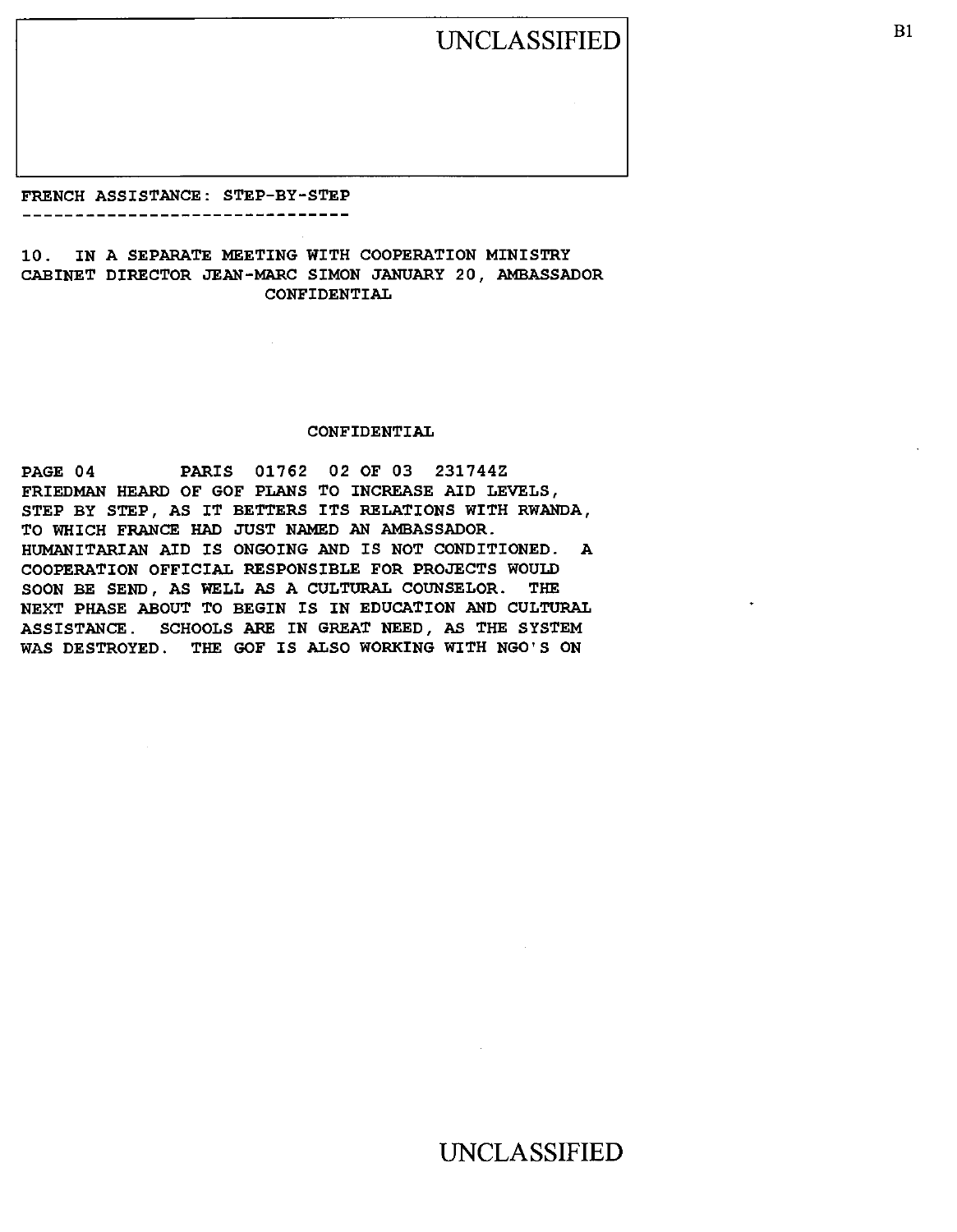## UNCLASSIFIED

#### **CONFIDENTIAL**

**NNNNPTQ6287** 

**CONFIDENTIAL PTQ6287** 

**PAGE 01 PARIS 01762 03 OF 03 231744Z ACTION PRM-10** 

**INFO LOG-00 AID-01 CIAE-00 SMEC-00 OASY-00 DODE-00 DOEE-00 EB-01 EUR-01 OIGO-01 FBIE-00 HHS-01 H-01 TEDE-00 INR-00 10-16 L-01 ADS-00 M-00 NSAE-00 NSCE-00 01C-02 OMB-01 PA-01 PM-00 PRS-01 SCT-00 SP-00 SR-00 SS-00 STR-01 TRSE-00 T-00 USIE-00 SNIS-00 NISC-01 PMB-00 PRME-01 DRL-09 G-00 /051W** 

**9E5A61 231745Z /38** 

**P 231747Z JAN 95 FM AMEMBASSY PARIS TO SECSTATE WASHDC PRIORITY 6231 INFO RWANDA COLLECTIVE PRIORITY** 

**CONFIDENTIALSECTION 03 OF 03 PARIS 01762** 

**E.O. 12356: DECL: OADR TAGS: PREL, PHUM, UNHCR, PREF, EAID, RW, FR SUBJECT: FRENCH MAY PRESS BOUTROS-GHALI TO APPOINT OVERALL COORDINATOR FOR RWANDA** 

**RURAL DEVELOPMENT AND FACILITATION OF THE RETURN OF REFUGEES. THEY ALSO PLAN ON SOME ACTIVITIES IN THE HEALTH SRCTOR** 

**/ TO ENCOURAGE THE GOR, THE INTERNATIONAL** 

UNCLASSIFIED

Bi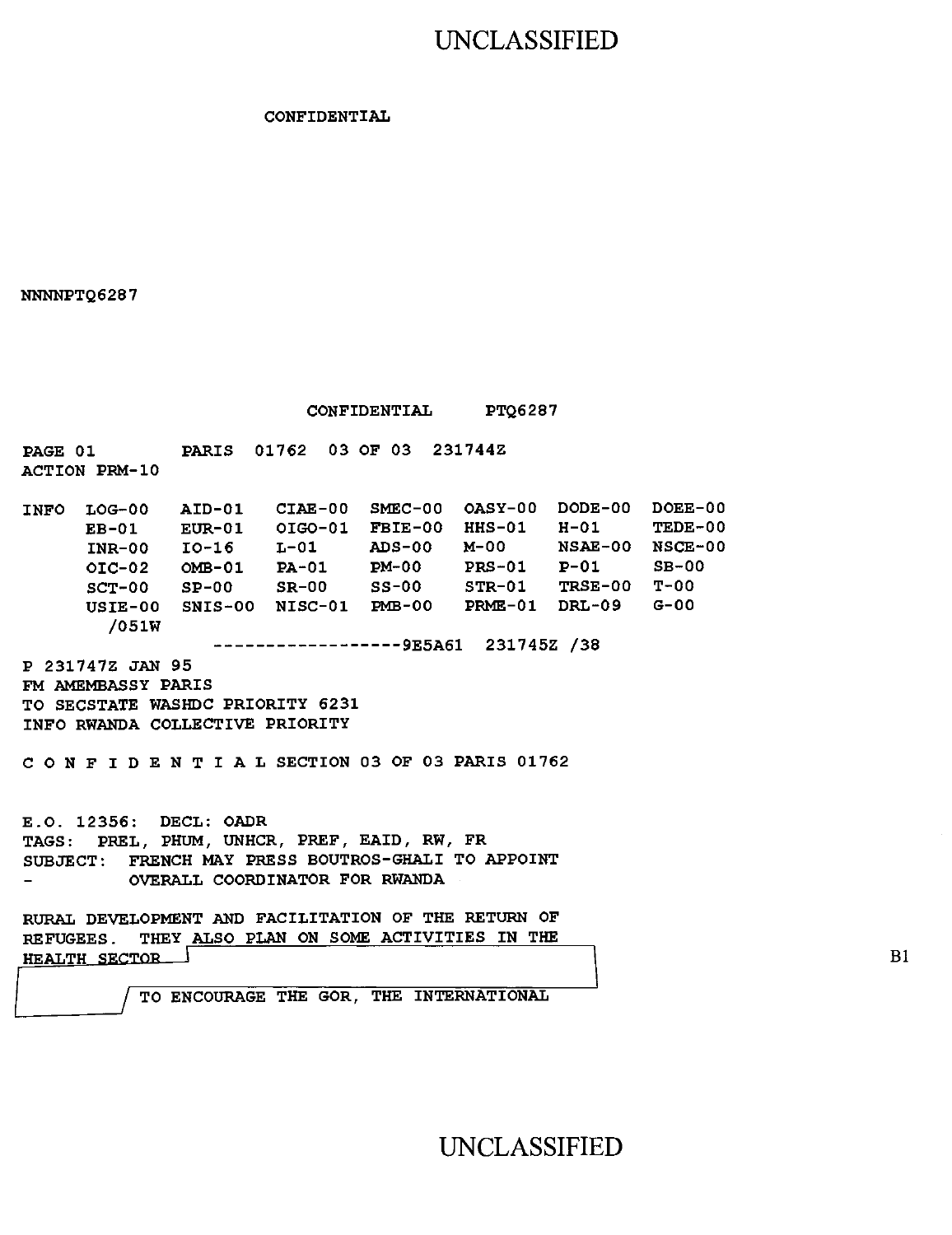### COMMUNITY SHOULD ADOPT A GRADUAL APPROACH,  $\overline{A}$  COMMUNITY, SIMON SAID, FRENCH AID WILL REACH THE LEVEL IT HAD CONFIDENTIAL

#### CONFIDENTIAL

PAGE 02 PARIS 01762 03 OF 03 231744Z BEFORE THE SITUATION DETERIORATED.

WHAT SIGNS OF PROGRESS? \_\_\_\_\_\_\_\_\_\_\_\_\_\_\_\_\_\_\_\_\_\_\_

11. WHEN FRIEDMAN ASKED WHAT KIND OF SIGNS THE GOF IS LOOKING FOR. SIMON SAID THE FRENCH ARE NOT LOOKING FOR IMMEDIATE RESULTS BUT MORE AN EXPRESSION OF THE WILL TO GET TO THE RESULTS. HE SAID FRANCE WOULD LIKE TO SEE SOME MOVEMENT ON THE RETURN OF REFUGEES, AND ON EVENTUAL ELECTIONS, ALL WITHIN A REASONABLE TIME PERIOD.

RESPECTIVE INTERESTS --------------------

12. FRIEDMAN NOTED THE SPECIAL ROLE OF FRANCE IN RWANDA, AND IN THIS CONNECTION MENTIONED PARTICULAR SATISFACTION OF THE USG AT SEEING RWANDAN-FRENCH RAPPROCHEMENT. SIMON REPLIED THAT FRANCE HAD NO STRATEGIC INTEREST IN RWANDA, AND ASKED ABOUT U.S. INTERESTS. AMBASSADOR FRIEDMAN NOTED THE U.S. INTEREST IN HUMANITARIAN ASSISTANCE, ENCOURAGING THE RETURN OF REFUGEES, AND THE RULE OF LAW.

#### COMMENT

-------

13. THE FRENCH HAVE COME A LONG WAY IN A FEW MONTHS IN<br>THEIR WILLINGNESS TO MOVE FORWARD ON RWANDA. THE GOF THEIR WILLINGNESS TO MOVE FORWARD ON RWANDA. HAS EVERY REASON TO WISH TO ENCOURAGE NATIONAL RECONCILIATION IN RWANDA, BOTH IN TERMS OF CARING FOR CONFIDENTIAL